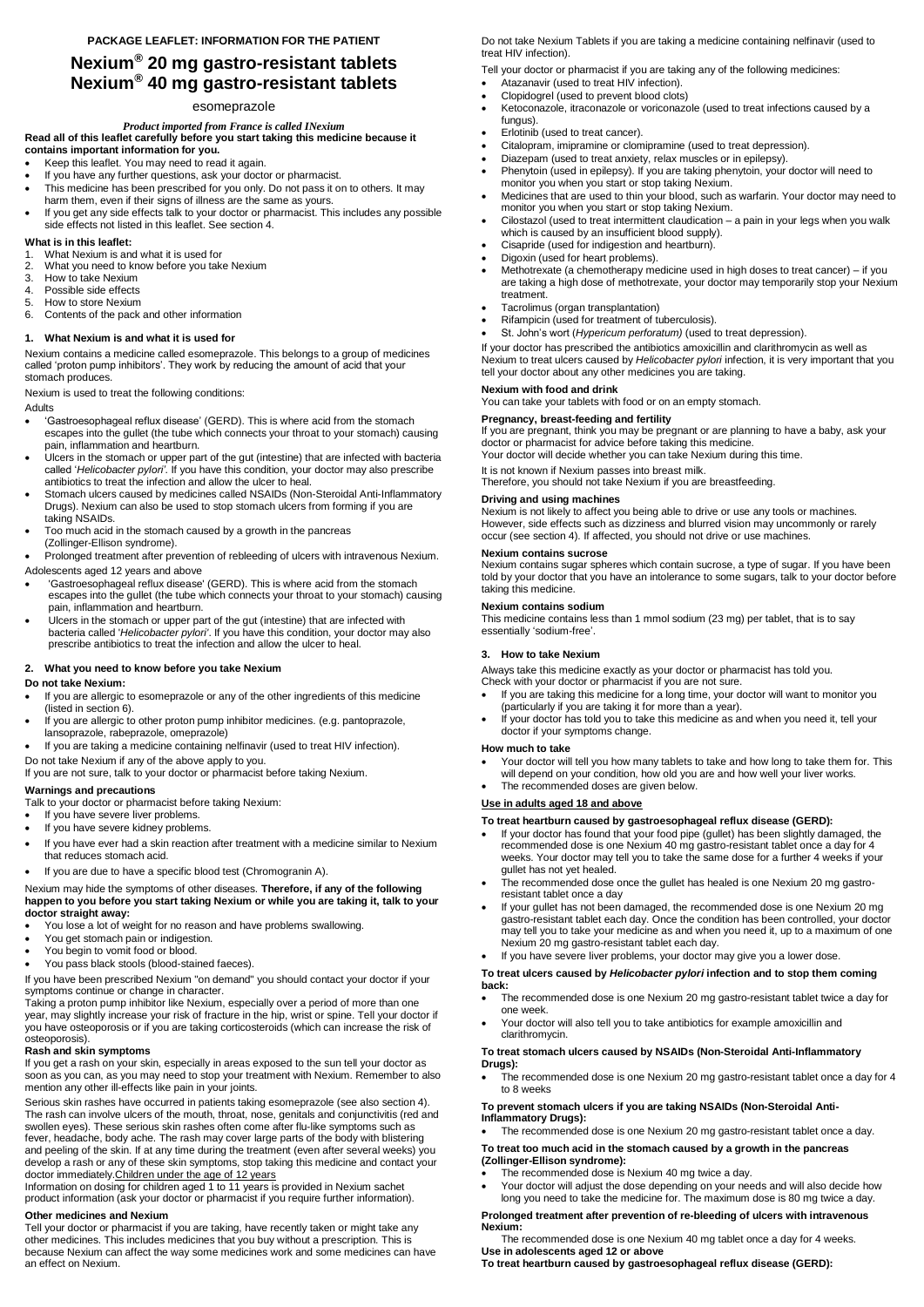- If your doctor has found that your food pipe (gullet) has been slightly damaged, the recommended dose is one Nexium 40 mg gastro-resistant tablet once a day for 4 weeks. Your doctor may tell you to take the same dose for a further 4 weeks if your gullet has not yet healed.
- The recommended dose once the gullet has healed is one Nexium 20 mg gastroresistant tablet once a day.
- If your gullet has not been damaged, the recommended dose is one Nexium 20 mg gastro-resistant tablet each day.
- If you have severe liver problems, your doctor may give you a lower dose.

#### **To treat ulcers caused by** *Helicobacter pylori* **infection and to stop them coming back:**

- The recommended dose is one Nexium 20 mg gastro-resistant tablet twice a day for one week.
- Your doctor will also tell you to take antibiotics for example amoxicillin and clarithromycin.

#### **Taking this medicine**

- You can take your tablets at any time of the day
- You can take your tablets with food or on an empty stomach
- Swallow your tablets whole with a drink of water. Do not chew or crush the tablets. This is because the tablets contain coated pellets which stop the medicine from being broken down by the acid in your stomach. It is important not to damage the pellets.

# **What to do if you have trouble swallowing the tablets**

- If you have trouble swallowing the tablets:
- Put them into a glass of still (non-fizzy) water. Do not use any other liquids. Stir until the tablets break up (the mixture will not be clear). Then drink the mixture straight away or within 30 minutes. Always stir the mixture just before drinking it.
- To make sure that you have drunk all of the medicine, rinse the glass very well with half a glass of water and drink it. The solid pieces contain the medicine – do not chew or crush them.
- If you cannot swallow at all, the tablet can be mixed with some water and put into a syringe. It can then be given to you through a tube directly into your stomach ('gastric tube').

# **Use in children under the age of 12 years**

Nexium gastro-resistant tablets are not recommended for children less than 12 years old. Information on dosing for children aged 1 to 11 years is provided in Nexium sachet product information (ask your doctor or pharmacist if you require further information).

#### **Elderly**

Dose adjustment is not required in the elderly.

- Swelling of the feet and ankles.
- Disturbed sleep (insomnia).
- Dizziness, tingling feelings such as "pins and needles", feeling sleepy.
- Spinning feeling (vertigo).
- Dry mouth.
- Changes in blood tests that check how the liver is working.
- Skin rash, lumpy rash (hives) and itchy skin.
- Fracture of the hip, wrist or spine (if Nexium is used in high doses and over long duration).

#### **If you take more Nexium than you should**

If you take more Nexium than prescribed by your doctor, talk to your doctor or pharmacist straight away.

#### **If you forget to take Nexium**

- If you forget to take a dose, take it as soon as you remember it. However, if it is almost time for your next dose, skip the missed dose.
- Do not take a double dose (two doses at the same time) to make up for a forgotten dose

If you have any further questions on the use of this medicine, ask your doctor or pharmacist.

- Changes in blood count including agranulocytosis (lack of white blood cells)
- Aggression.
- Seeing, feeling or hearing things that are not there (hallucinations).
- Severe liver problems leading to liver failure and inflammation of the brain.
- Sudden onset of a severe rash or blistering or peeling skin. This may be associated with a high fever and joint pains (Erythema multiforme, Stevens-Johnson syndrome, toxic epidermal necrolysis, drug reaction with eosinophilia and systemic symptoms).
- Muscle weakness.
- Severe kidney problems.
- Enlarged breasts in men.

# **4. Possible side effects**

Like all medicines, this medicine can cause side effects, although not everybody gets them.

#### **If you notice any of the following serious side effects, stop taking Nexium and contact a doctor immediately:**

- If you are on Nexium for more than three months it is possible that the levels of magnesium in your blood may fall. Low levels of magnesium can be seen as fatigue, involuntary muscle contractions, disorientation, convulsions, dizziness or increased heart rate. If you get any of these symptoms, please tell your doctor promptly. Low levels of magnesium can also lead to a reduction in potassium or calcium levels in the blood. Your doctor may decide to perform regular blood tests to monitor your levels of magnesium.
- Inflammation in the gut (leading to diarrhoea).
- Rash, possibly with pain in the joints.

- Yellow skin, dark urine and tiredness which can be symptoms of liver problems. These effects are rare, and may affect up to 1 in 1,000 people.
- Sudden wheezing, swelling of your lips, tongue and throat or body, rash, fainting or difficulties in swallowing (severe allergic reaction).
- These effects are rare, and may affect up to 1 in 1,000 people.
- Sudden onset of a severe rash or reddening of the skin with blisters or peeling may occur even after several weeks of treatment. There may also be severe blisters and bleeding in the lips, eyes, mouth, nose and genitals. The skin rashes may develop into serious widespread skin damage (peeling of the epidermis and superficial mucous membranes) with life threatening consequences. This could be 'erythema multiforme', 'Stevens-Johnson syndrome', 'toxic epidermal necrolysis', or 'drug reaction with eosinophilia and systemic symptoms'. These effects are very rare, and might affect up to 1 in 10,000 people.Other side effects include:

# **Common (may affect up to 1 in 10 people)**

- Headache.
- Effects on your stomach or gut: diarrhoea, stomach pain, constipation, wind (flatulence).
- Feeling sick (nausea) or being sick (vomiting).
- Benign polyps in the stomach
- 

#### **Uncommon (may affect up to 1 in 100 people)**

# **Rare (may affect up to 1 in 1,000 people)**

- Blood problems such as a reduced number of white cells or platelets. This can cause weakness, bruising or make infections more likely.
- Low levels of sodium in the blood. This may cause weakness, being sick (vomiting) and cramps.
- Feeling agitated, confused or depressed.
- Taste changes.
- Eyesight problems such as blurred vision.
- Suddenly feeling wheezy or short of breath (bronchospasm).
- An inflammation of the inside of the mouth.
- An infection called "thrush" which can affect the gut and is caused by a fungus.
- Liver problems, including jaundice which can cause yellow skin, dark urine, and tiredness.
- Hair loss (alopecia).
- Skin rash on exposure to sunshine.
- Joint pains (arthralgia) or muscle pains (myalgia).
- Generally feeling unwell and lacking energy.
- Increased sweating.

# **Very rare (may affect up to 1 in 10,000 people)**

# **Not known (frequency cannot be estimated from the available data)**

Nexium may in very rare cases affect the white blood cells leading to immune deficiency. If you have an infection with symptoms such as fever with a **severely** reduced general condition or fever with symptoms of a local infection such as pain in the neck, throat or mouth or difficulties in urinating, you must consult your doctor as soon as possible so that a lack of white blood cells (agranulocytosis) can be ruled out by a blood test. It is important for you to give information about your medication at this time.

# **Reporting of side effects**

If you get any side effects, talk to your doctor, pharmacist or nurse. This includes any possible side effects not listed in this leaflet. You can also report side effects directly via HPRA Pharmacovigilance, Website: www.hpra.ie.

By reporting side effects you can help provide more information on the safety of this medicine.

# **5. How to store Nexium**

- Keep this medicine out of the sight and reach of children.
- Do not store above 30° C.
- Do not use this medicine after the expiry date 'EXP' or 'SCAD' shown on the carton, wallet pack or blister foil. The expiry date refers to the last day of that month.
- Store this medicine in the original package (blister) in order to protect from moisture.
- Do not throw away any medicines via wastewater or household waste. Ask your pharmacist how to dispose of medicines that are no longer required. These measures will help to protect the environment.

# **6. Contents of the pack and other information**

# **What Nexium contains**

- The active substance is esomeprazole. Nexium gastro-resistant tablets come in two strengths containing 20 mg or 40 mg of esomeprazole (as magnesium trihydrate)
- The other ingredients are glycerol monostearate 40-55, hydroxypropyl cellulose, hypromellose, iron oxide (reddish-brown, yellow) (E172), magnesium stearate, methacrylic acid ethyl acrylate copolymer (1:1) dispersion 30 percent, microcrystalline cellulose, synthetic paraffin, macrogol, polysorbate 80, crospovidone, sodium stearyl fumarate, sugar spheres (sucrose and maize starch), talc, titanium dioxide (E171), triethyl citrate.

#### **What Nexium looks like and contents of the pack**

Nexium 20 mg gastro-resistant tablets are light pink with a '20 mg' on one side and 'A/EH' on the other side

Nexium 40 mg gastro-resistant tablets are pink with a '40 mg' on one side and 'A/EI' on the other side.

Your tablets will come in a blister pack in wallets and/or cartons containing 28 or 30 tablets. Not all pack sizes may be marketed.

#### **Manufacturer**

Manufacturers of Nexium 20 mg imported from Croatia: AstraZeneca AB, S-151 85, Södertälje, Sweden; Corden Pharma GmbH, Otto-Hahn-Strasse 68723, Plankstadt, Germany; AstraZeneca UK Limited.,Silk Road Business Park, Macclesfield, Cheshire SK 10 2NA, United Kingdom.

Manufacturers of Nexium 20 mg and 40 mg from other source countries: AstraZeneca AB,

S-151 85, Södertälje, Sweden; AstraZeneca AB, Umea, Sweden; AstraZeneca UK Ltd., Macclesfield, UK; AstraZeneca GmbH, Wedel, Germany; Corden Pharma GmbH, Plankstadt, Germany; AstraZeneca Reims, Reims, France; Recipharm Monts, Monts, France; NV AstraZeneca SA, Bruxel, Belgium; Biofabri SL, Pontevedra, Spain; Bracco SpA, Via E.Folli, 50 – 20134 Milano, Italy; Pantheon Italia S.p.A., Viale G.B. Stucchi 110 – 20052 Monza, Italy, Grünenthal GmbH, Zieglerstraße 6, 52078 Aachen, Germany.

#### **Product procured from within the EU, repackaged and distributed by the Parallel Product Authorisation Holder:** PCO Manufacturing Ltd., Unit 10, Ashbourne Business Park, Rath, Ashbourne, Co. Meath, Ireland.

### **Parallel Product Authorisation Numbers:**

Nexium 20mg Gastro Resistant Tablets - PPA 465/83/1 Nexium 40mg Gastro Resistant Tablets - PPA 465/83/2

Nexium is a registered trademark of AstraZeneca AB

**This medicine is authorised in the Member states of the EEA under the following names**:

| <b>Member State</b>                                         | Name of medicinal product |
|-------------------------------------------------------------|---------------------------|
| Austria, Denmark, Finland, Greece, Iceland, Ireland, Italy, | <b>Nexium</b>             |
| The Netherlands, Norway, Portugal, Sweden, United           |                           |
| Kingdom                                                     |                           |
| Belgium, Luxembourg                                         | Nexiam                    |
| France                                                      | <b>INexium</b>            |
| Germany, Spain                                              | Nexium mups               |